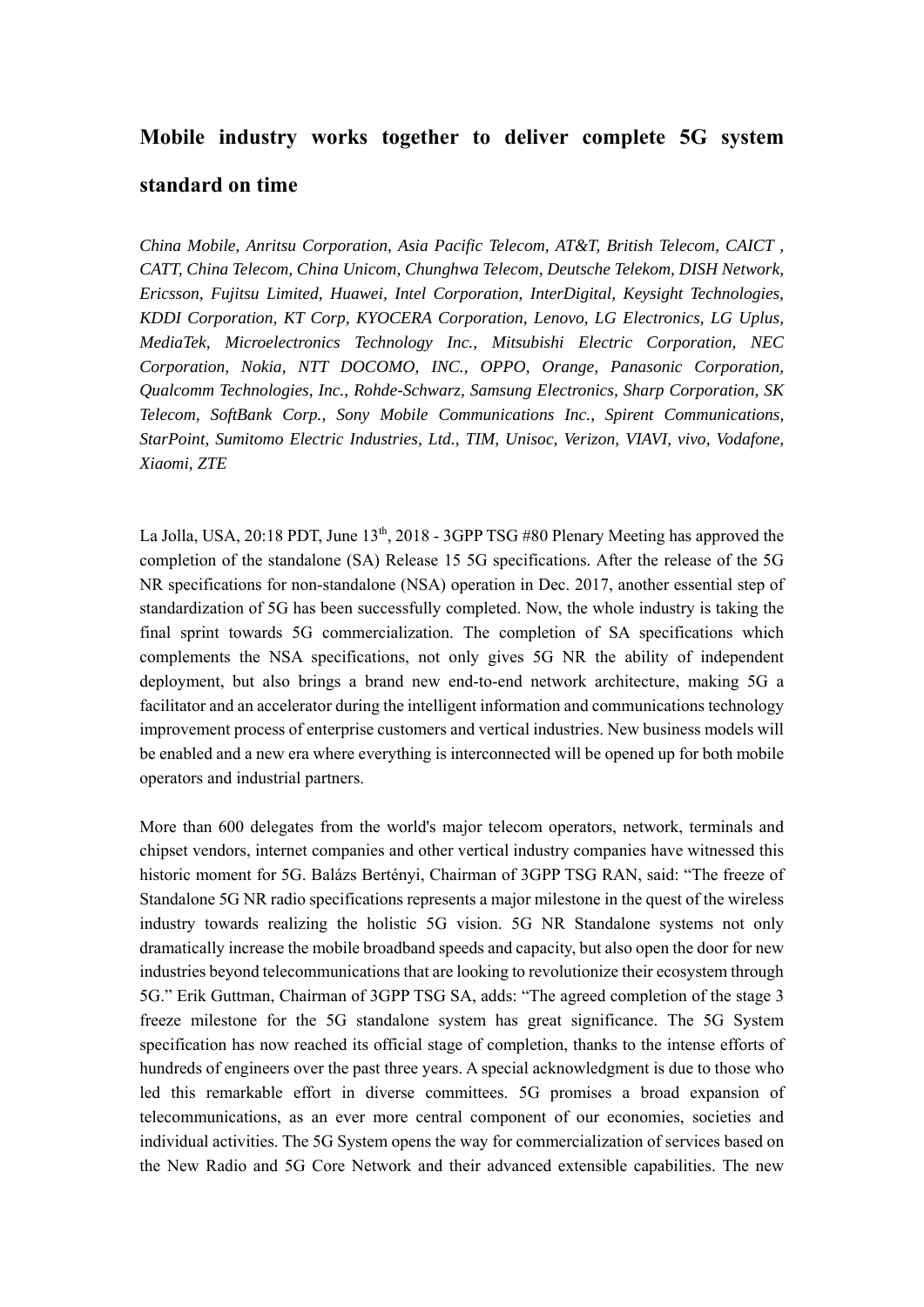system provides the foundation for ongoing specialization for support of new business sectors, for unlike 4G and past generations, 5G supports the very specific requirements and individual service characteristics of diverse communications. Already, 3GPP activities have begun to leverage the 5G system to realize opportunities in areas such as industrial automation. This activity will intensify in the months and years to come, in increasingly many sectors, all on the foundation of the work that has been achieved on this occasion." Georg Mayer, Chairman of 3GPP TSG CT, said: "Two years ago, 5G was seen as a vision or even just a hype - with the closing of Rel-15 3GPP has made 5G a reality within a very short time. The outcome is an amazing set of standards that will not only provide higher data rates and bandwidth to end customers but which is open and flexible enough to satisfy the communication needs of different industries -- 5G will be the integration platform for heterogeneous businesses. All this could only be achieved thanks to the willingness of the stakeholders to work together on a common goal and due to the effectiveness of 3GPPs structure and processes. Rel-15 only marks the first step of the 5G story and 3GPP will further develop it into the future, aligning it to the needs of customers and industries." It is firmly believed by the whole industry that, after 34 months of hard and efficient work, the carefully crafted and elaborately designed 5G specifications, a fruit of close collaborations and collective wisdom, will surely meet the high expectations.

#### **China Mobile**

Mr. Li Zhengmao, Vice President of China Mobile, said: "The name of the host place, La Jolla, means "the jewel" in Spanish. As the name of the host place, 5G has been viewed as a "jewel" from its birth and bears the expectations and dreams of the entire mobile communications industry to provide faster and smoother mobile broadband services and more comprehensive and more effective communication solutions to vertical industries. The whole industry will carry the momentum to accelerate the maturity of the 5G end-to-end system, create a new ecology of cross-industry integration, cultivate a new model for 5G development, and make greater contributions to the development of the global digital economy".

#### **Anritsu Corporation**

Takashi Seike, the Senior Vice President of Anritsu Corporation, said: "We are very pleased to see the next frontier of wireless communication coming closer to reality by the completion of Standalone 5G NR specification. Anritsu is committed to contribute to commercial success of 5G by ensuring device and service quality through close collaboration with customers and partners."

#### **Asia Pacific Telecom**

Mr. Fang-Ming Lu, Chairman of Asia Pacific Telecom, said: "The complete of Rel-15 NR specification opens the door for introducing more intelligence into the world. We are very pleased to continue cooperating with global industry partner to explore new applications of 5G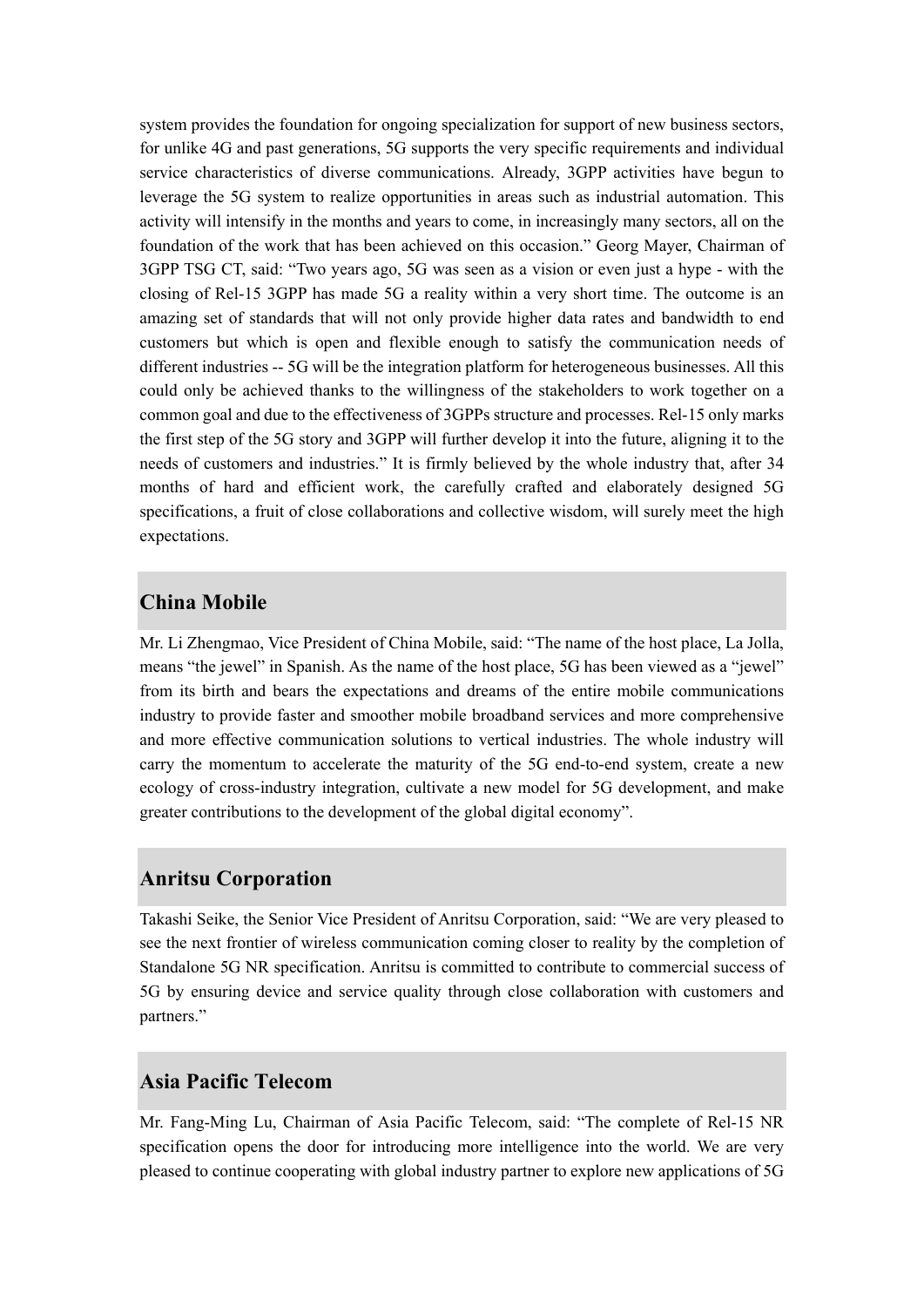technology. More specifically, Asia Pacific Telecom is willing to create 5G+8K eco-system to enrich our digital life and provide Industrial IoT services to offer more innovative solutions for society."

## **AT&T**

"Commercial 5G services are closer than ever with the completion of 3GPP Release 15," said Hank Kafka, VP Access Architecture and Standards. "This milestone will allow for more advanced testing using standards-compliant equipment and paves the way for our commercial 5G launch in a dozen cities later this year. We are proud to have been part of the process as the industry participants in 3GPP came together to achieve the acceleration, and now completion, of the first phase of 5G specifications."

#### **British Telecom**

"BT recognises another significant milestone on the path of 5G." said Neil J. McRae, Chief Architect at BT, "This step provides the crucial foundation to enable the power of 5G to deliver on low latency, scale and high availability- the foundation that our customers need to usher in the fourth industrial revolution and the era of ultra collaboration."

## **CAICT**

Ms. Wang Zhiqin, Deputy Director of the China Academy of Information and Communications Technology (CAICT), said: "The on-time delivery of the first version of 5G specifications does not come easily. It is the result of wisdom and sweat of people who has devoted themselves to 5G standardization. The new end-to-end business capability of 5G will become an essential engine to open up an era where everything is inter-connected. IMT-2020 (5G) Promotion Group is going to work with industrial partners to promote the successful deployment and development of 5G."

## **CATT**

Chen Shanzhi, the Vice President of Datang Telecom Group (CATT), said: "The success of 5G NR first full specification comes from the joint efforts of the industry. SA operation can be regarded as a prerequisite of 5G supporting both mobile internet and IoT, and also an accelerator for 5G successful commercialization and even a multiplier for 5G showing its social value. Therefore, the successful completion of SA specification has laid a foundation for the overall launch of 5G industry. With 5G commercialization entering the final sprint phase, Datang Telecom Group will continuously endeavor to promote 5G into global commercial success."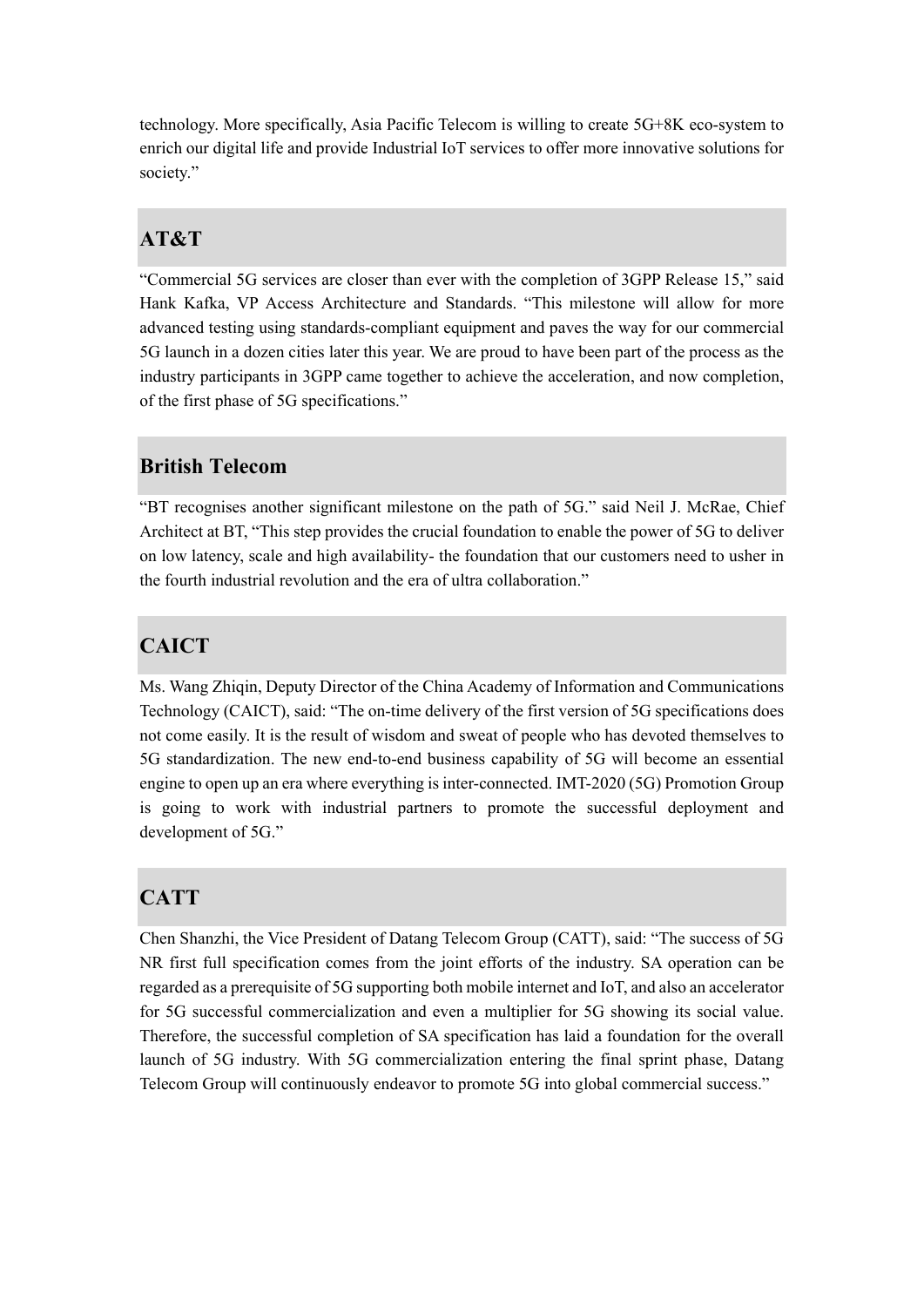#### **China Telecom**

China Telecom EVP, Dr. Liu Guiqing said: "China Telecom is proud of being important part of the team for completing this historical 5G milestone. With this Rel-15 SA specification frozen, China Telecom plans to lead the efforts on verifying the specified performance and optimizing the innovative features through field trials in many cities. In parallel to the verification efforts of Rel-15, China Telecom looks forward to working with others in 3GPP to define Rel-16 that is critical for URLLC applications. To get ready for commercialization, China Telecom will work closely with the vendors and partners to promote 5G ecosystem and to explore new applications and business cases. "

## **China Unicom**

Dr. Shao Guanglu, China Unicom EVP, said: "The 5G standard completed at this meeting is result of sincere cooperation of the whole industry. It is the result of wisdom and sweat of experts in communications, and carries high expectation and dreams of the whole society to form a more intelligent world. The completion of specifications is a milestone for 5G commercialization. 5G can meet various business requirements in different scenarios. It can not only provide high speed wireless access, but also enable vertical industry applications. It help us carry out the national strategies such as *Internet+* and *Made in China 2025.* China Unicom will work together with the whole industry to build a good ecosystem and create a new dimension for 5G development, with the "five new" attitude".

#### **Chunghwa Telecom**

Mr. Kuo-Feng Lin, SEVP and CTO, Chunghwa Telecom said: "We are delighted to see R15 5G NR specifications have been successfully and timely completed. It not only sets a remarkable milestone for the global ecosystem towards 5G eMBB commercialization, but also heralds the start of R16 5G specifications towards broader mMTC and uRLLC opportunities. We appreciate the efforts and contributions from 3GPP colleagues and stakeholders. Chunghwa Telecom will continue cooperating with the whole industrial players to enter the 5G wonderland. "

#### **Deutsche Telekom**

"We welcome the on-time completion of the Standalone Architecture with a cloud-friendly core network as part of the Rel-15 3GPP standard. This is another crucial milestone to realize a full end-to-end 5G system," says Alex Jinsung Choi, SVP Research & Technology Innovation, Deutsche Telekom. "Deutsche Telekom recently implemented the world's first non-standalone architecture trial in a commercial network in Germany. We now look forward to continuing our cross-industry collaboration to accelerate the 5G ecosystem development and explore the applications of reduced latency and network slicing, so that we can bring the full benefits of 5G to our customers."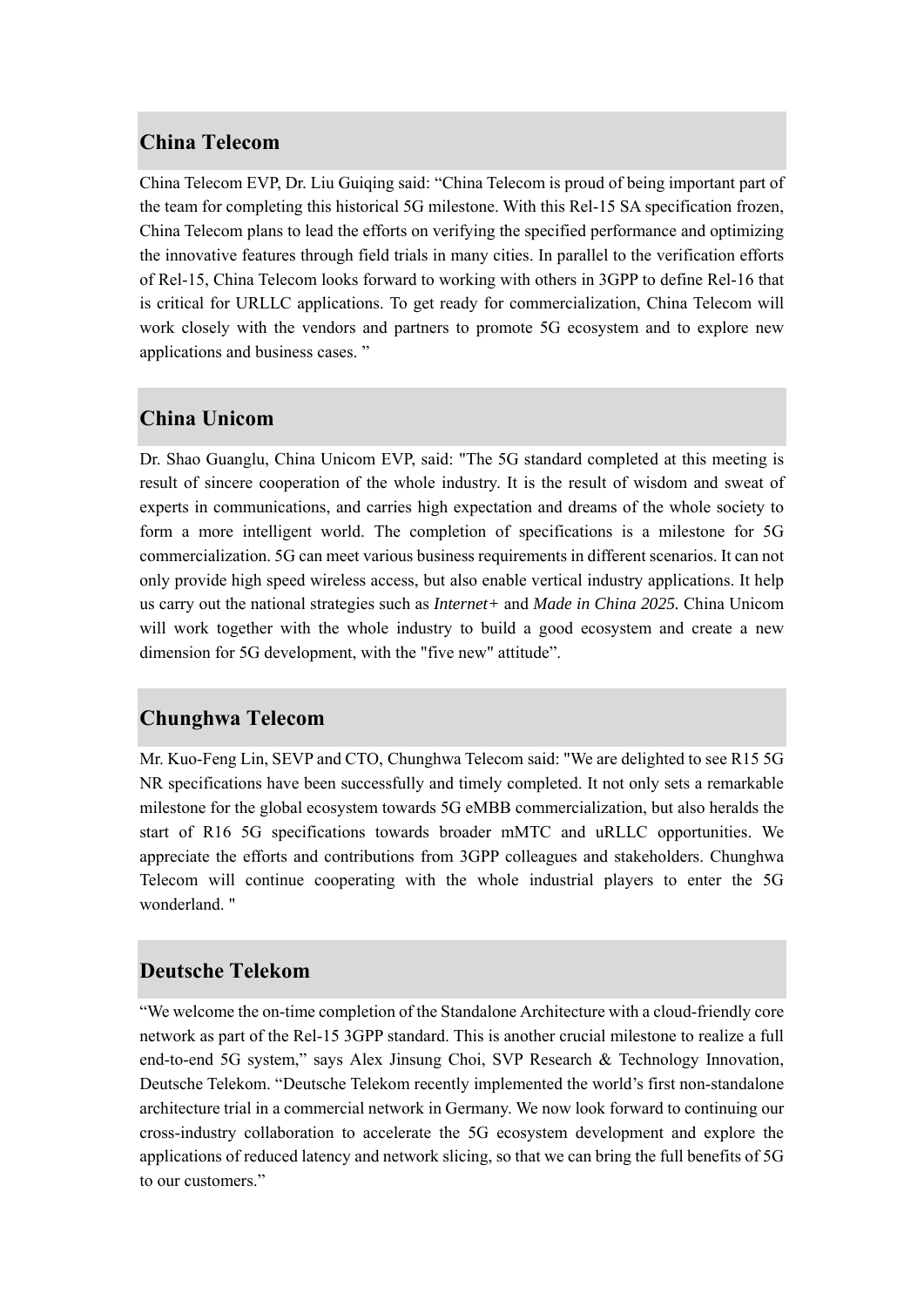## **DISH Network**

"Congratulations to 3GPP, we are excited to be a part of the completion of this important milestone," said Mariam Sorond, Vice President of Technology Development at DISH Network. "5G is set to be a paradigm shift for the industry and the completion of standalone (SA) 5G new radio (NR) specifications will enable new entrants to usher in innovative solutions. We look forward to contribute to future milestones which enable the full potential of 5G to address massive connectivity and solutions for other verticals beyond broadband.

## **Ericsson**

Erik Ekudden, Senior Vice President and Chief Technology Officer, Ericsson, says: "5G is fast approaching commercial reality thanks to the dedicated, industry-wide standardization work lead by 3GPP, we together have accelerated the delivery of the standard well ahead of time. Together with our ecosystem partners we will sustain this momentum and ensure that communication service providers can successfully launch 3GPP standard-based 5G networks."

## **Fujitsu Limited**

Masayuki Seno, SVP and Head of Network Products Business Unit at Fujitsu, said: "Fujitsu is very proud to reach a major milestone by successfully completing standalone (SA) 5G NR specifications together with the world's mobile operators and vendors. The 5G network is surely the foundation for the secure exchange of information between trusted communities in the hyper-connected world. Fujitsu will strive to provide 5G network products and connected services to co-create human centric innovation through digital technologies with our customers and partners all over the world."

#### **Huawei**

Yang Chaobin, president of Huawei 5G product line, said: "With the development of 5G NR standardization, We are pleased to cooperate with global organizations to reach a great milestone that 3GPP 5G NR specification of Standalone(SA) have been completed, which is a critical step forward for the 5G standardization and industry ecosystem. Huawei will positively invest on the research and development of 5G key technology and product, continue cooperating with global industry partner, and promote the implementation of 5G commercial deployment and health industry ecosystem worldwide. "

## **Intel Corporation**

Asha Keddy, Vice President and General Manager Next Generation and Standards, Intel: "As the world prepares for 5G network deployments later this year, Intel is proud to have worked alongside our industrial partners to complete the standalone (SA) 5G new radio (NR)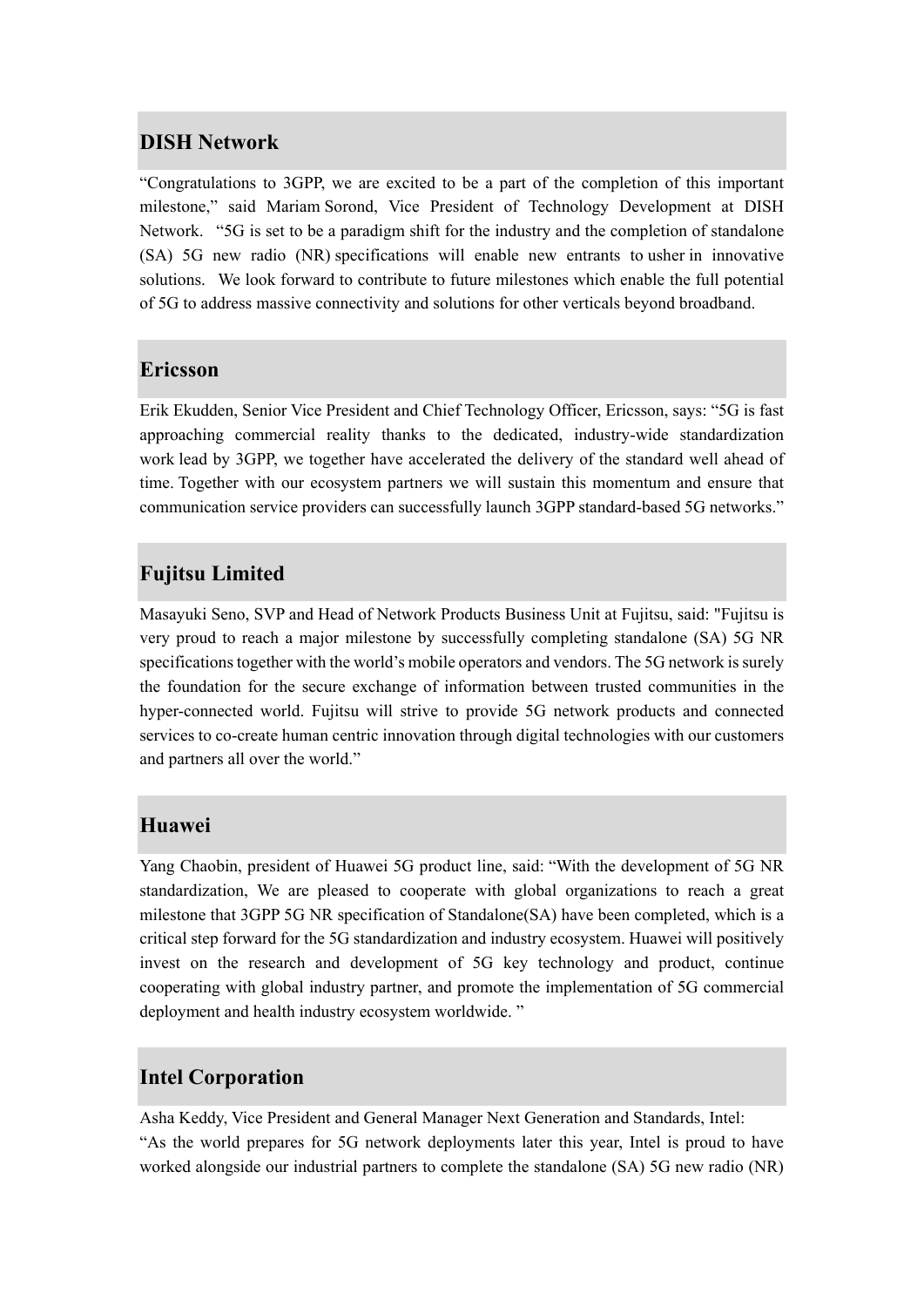specification. This new air interface is another major step in our journey to power this first wave of 5G. Intel, with our end to end network, cloud and client focus, and our partners are reimagining the network to deliver a true convergence of computing and communications."

## **InterDigital**

Dr. Robert DiFazio, Vice President, InterDigital Labs: "The completion of the 5G NR standalone specification and indeed all the new technologies that will make up 5G are the culmination of many years of work from all the companies and hundreds of engineers at 3GPP, and InterDigital is proud to have worked alongside them. InterDigital has been committed to playing a leading role in mobile industry standards across multiple generations of wireless, and we are excited to continue contributing our best technology as 5G deploys and brings amazing connectivity and economic opportunity throughout the world."

## **Keysight Technologies**

Satish Dhanasekaran, senior vice president of Keysight Technologies, and president of the Communications Solutions Group (CSG): "We are excited to enable the industry at a threshold of 5G acceleration and commercialization. The completion of the standalone (SA) 5G new radio (NR) specification marks a distinct milestone and offers a playbook for a connected ecosystem to move forward, in making 5G a reality and unlocking huge potential for society. Keysight's is engaged with market leaders, contributions to the 3GPP standardization development and providing scalable 5G test and measurement solutions all the way from L1 to L7."

## **KDDI Corporation**

Mr. Yoshiaki Uchida, Senior Managing Executive Officer, Director of KDDI, said: "We are proud to have played a part in completion of 5G standardization as one of the leaderships of 3GPP TSG. With this successful completion of the 5G NR specification, KDDI will continue our collaboration with various business partners and prepare for the commercial 5G service launch in 2020<sup>"</sup>

## **KT Corp**

Dr. Hongbeom Jeon, Executive Vice President and Head of KT Corp.'s Infra Lab., said: "Ever since our successful 5G trial at the Pyeongchang Winter Olympics in February, we have sought to elevate 5G standards in 3GPP to a higher level of excellence. KT Corp. greatly appreciates the timely establishment of the full 5G specifications and will continue to lead the global efforts for the coming commercial launch of 5G."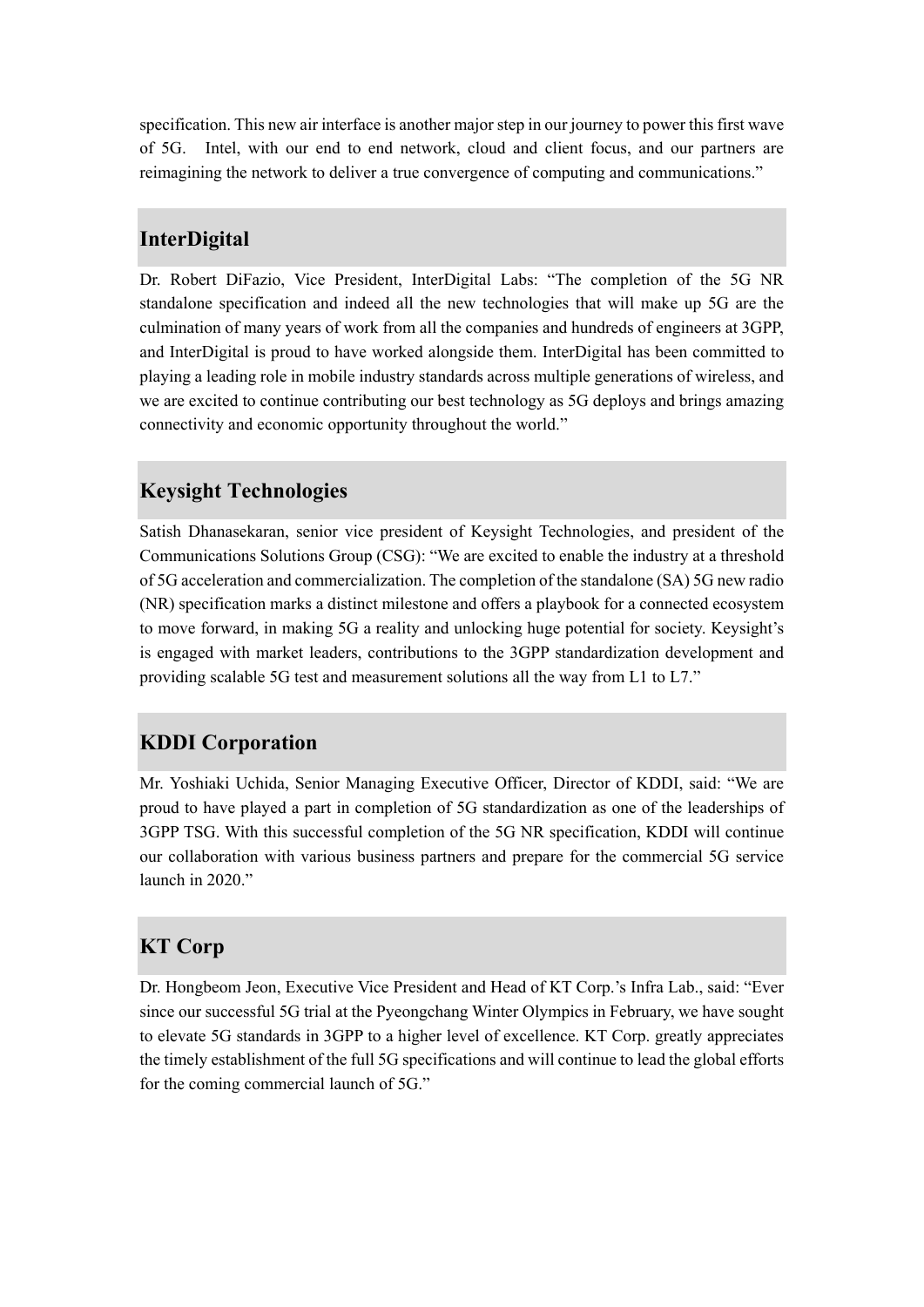## **KYOCERA Corporation**

Masahiro Inagaki, Senior Executive Officer, General Manager of Corporate R&D Group at Kyocera Corporation said: "The completion of the 5G NR SA specification marks a key turning point in the evolution of the next generation of wireless technology. Kyocera believes the new technology will fundamentally change the efficiency of network resource utilization, deployment flexibility and support of various applications with different QoS requirements such as IoT and V2X, some of which require high efficiency, ultra-reliable, low latency operations."

#### **Lenovo**

Dr. Yong Rui, CTO&SVP of Lenovo Group, said: "The 5G has arrived at one of its key milestones, namely, the 5G NR SA specs has just been released in the 3GPP Plenary. The gamechanging 5G has extremely broad implications for the telecommunications as well as many other industries that affect the most exciting and promising fields of the modern society for years to come. Lenovo has been working closely with key industry partners like China Mobile to accelerate the commercialization of 5G technologies to bring their full benefits to both our consumers and clients. "

## **LG Electronics**

"LG is proud to be one of the key contributors toward the timely and successful completion of the 5G Phase-1 standard including 5G NR Stand Alone specifications, an important milestone to extend the application of 5G technologies to diverse deployment environments and emerging vertical sectors," said Dr. I.P. Park, Chief Technology Officer of LG Electronics. "We are ready to deliver 5G-based intelligent mobile products and convergence services to worldwide markets and look forward to making significant contributions to the evolution of 5G standards."

## **LG Uplus**

Joosik Choi, executive vice president and Head of 5G Strategy Planning, said: "We would like to thank to 3GPP and all companies for great effort on 5G SA NR standard, Release 15. Based on this standard, LG Uplus is preparing for the successful deployment and commercialization of 5G in 2019. We will contribute to the continued development of 5G NR."

## **MediaTek**

MediaTek Senior Vice President Cheng-Te Chuang said: "The completion of standalone 5G NR specifications is another remarkable milestone in the progress of 5G and the goal of full coverage 5G SA networks. MediaTek is deeply involved in the standardization of 5G core technologies. With the completion of both SA and NSA specifications, MediaTek's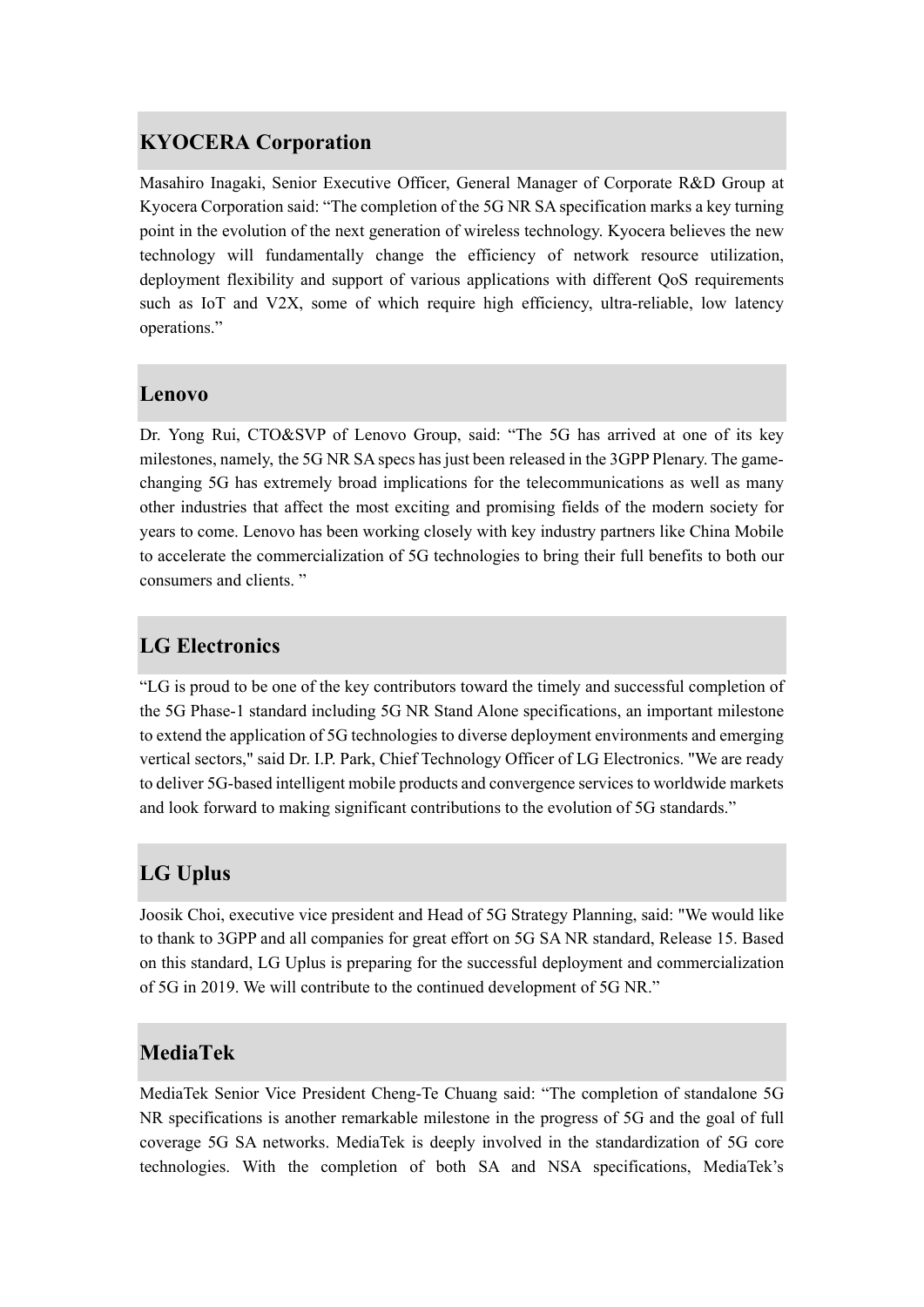commercial-ready 5G chipset is getting mature and MediaTek will be one of the first-tier suppliers in 5G commercial markets."

#### **Mitsubishi Electric Corporation**

Dr. Takashi Nishimura, executive officer in charge of Communication Systems Group, said: "It is our great pleasure to be a member of the group that has created a new 5G standard. Mitsubishi Electric Corporation wishes to contribute to the realization of a prosperous society that simultaneously achieves "sustainability" and "safety, security and comfort", making the best use of the strengths of our existing businesses as well as the opportunities presented by this recently developed 5G standard."

#### **NEC Corporation**

Atsuo Kawamura, Executive Vice President and Head of the Network Service Business Unit at NEC Corporation, said: "NEC is proud to have contributed to the completion of 5G NR standardization. This is a significant milestone towards successful commercialization of 5G, which will enable new value and services through its secure and intelligent technologies. Going forward, NEC will continue to develop and provide innovative 5G solutions for society that enable advanced communications and a diversified range of sophisticated services."

#### **Nokia**

Marcus Weldon, President of Bell Labs and Corporate Chief Technology Officer, Nokia, said: "Nokia is proud to have played a significant role in achieving this milestone with excellent global industry cooperation. This milestone connects the 5G radio (NR) to the new 5G Core Network, in line with Nokia's Future X vision. It enables exciting possibilities for the digital transformation that 5G will bring us for a connected world. A whole new horizon is available to create a digital economy with vertical industries beyond mobile broadband. Nokia will continue to leverage our unique 5G E2E capabilities and bring this vision into reality together with industry partners."

#### **NTT DOCOMO, INC.**

Dr. Hiroshi Nakamura, Executive Vice President and Chief Technology Officer, NTT DOCOMO said: "I'm very glad that the first release of 5G specifications has been completed. This completion is the starting point of sustainable 5G development and expansion of 5G global ecosystem by leveraging unified NSA and SA. NTT DOCOMO has been collaborating with many partners across various industries to co-create 5G services through activities such as 'DOCOMO 5G Open Partner Program' and 'DOCOMO 5G Open Labs'. We believe that the completion of the specifications will accelerate open innovation that will bring about solutions to social issues and new style creation for richer future for all. NTT DOCOMO will continue the collaborative effort aiming to spark the Fourth Industrial Revolution. "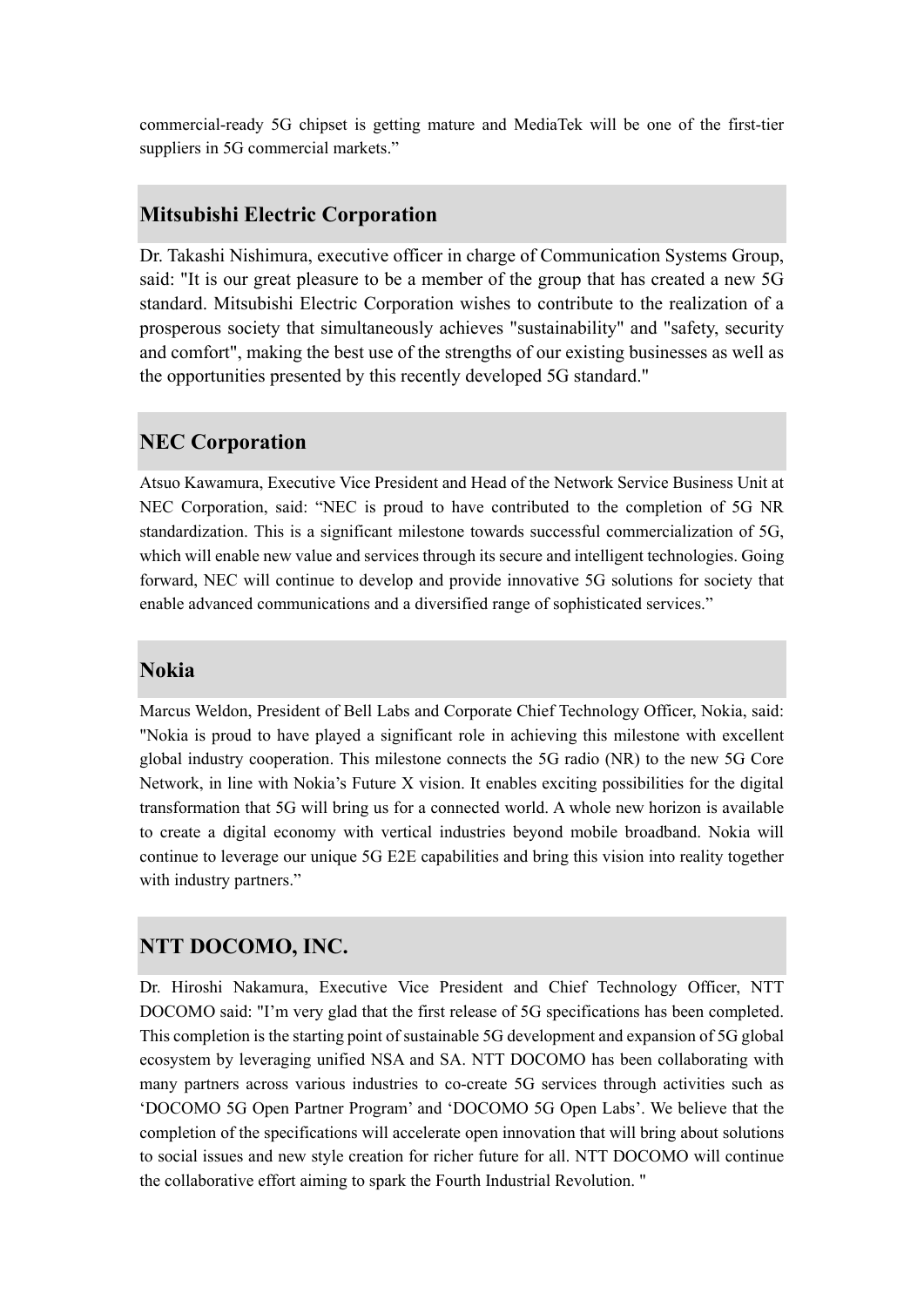## **OPPO**

Levin Liu, VP of OPPO & Director of OPPO Research Center, said, "The completion of 5G Standalone (SA) specifications marks the milestone where 5G NR truly becomes a complete system and thus is able to take full advantage of its high speed, low latency features. OPPO is willing to cooperate closely with China Mobile and other operator partners to provide richer and unprecedented user experience to end-users globally by introducing 5G capable devices at the earliest time."

## **Orange**

Arnaud Vamparys, SVP Radio Networks in Orange, said: "Orange welcomes the successful development of this new 5G standard release. This ensures more flexibility and freedom for our future 5G roll-outs, enabling 5G autonomous deployment, depending on each country's specific context and corresponding strategy."

#### **Panasonic Corporation**

Yoshiyuki Miyabe, the Senior Managing Executive Officer and CTO, Panasonic, said: "Panasonic is pleased this set for the 5G NR standard has been completed. 5G can be used not only for enhancement of voice and visual communication but also for new services such as IoT and autonomous driving, which ultimately contribute to resolving social issues. We would like to contribute to achieving 'A Better Life, A Better World' using 5G."

## **Qualcomm Technologies, Inc.**

"We are proud to have worked with our industry counterparts in 3GPP RAN as well as in 3GPP CT and SA to achieve this milestone of including standalone 5G NR operation as part of the 5G global standard," said Cristiano Amon, President, Qualcomm Incorporated. "In addition to our leadership in developing and contributing new ideas and directions to 3GPP, Qualcomm Technologies is putting tremendous effort into making NR commercial through our 3GPP 5G NR spec compliant prototypes and interoperability testing and with the development of 5G NR modem chipsets which support both NSA and SA operation. We will continue to work with the industry to drive the evolution of 5G technologies as well as the worldwide commercialization of both SA and NSA 5G networks and mobile devices."

## **Rohde-Schwarz**

Mr. Andreas Pauly, EVP of R&S and head of Test and Measurement division said: "This is an important step of 5G development. In the process of 5G industrialization, Standardization is the cornerstone while test provides assurance. As a leading wireless test vendor, R&S participated in all stages of 5G standard development, and cooperated with industry chain partners to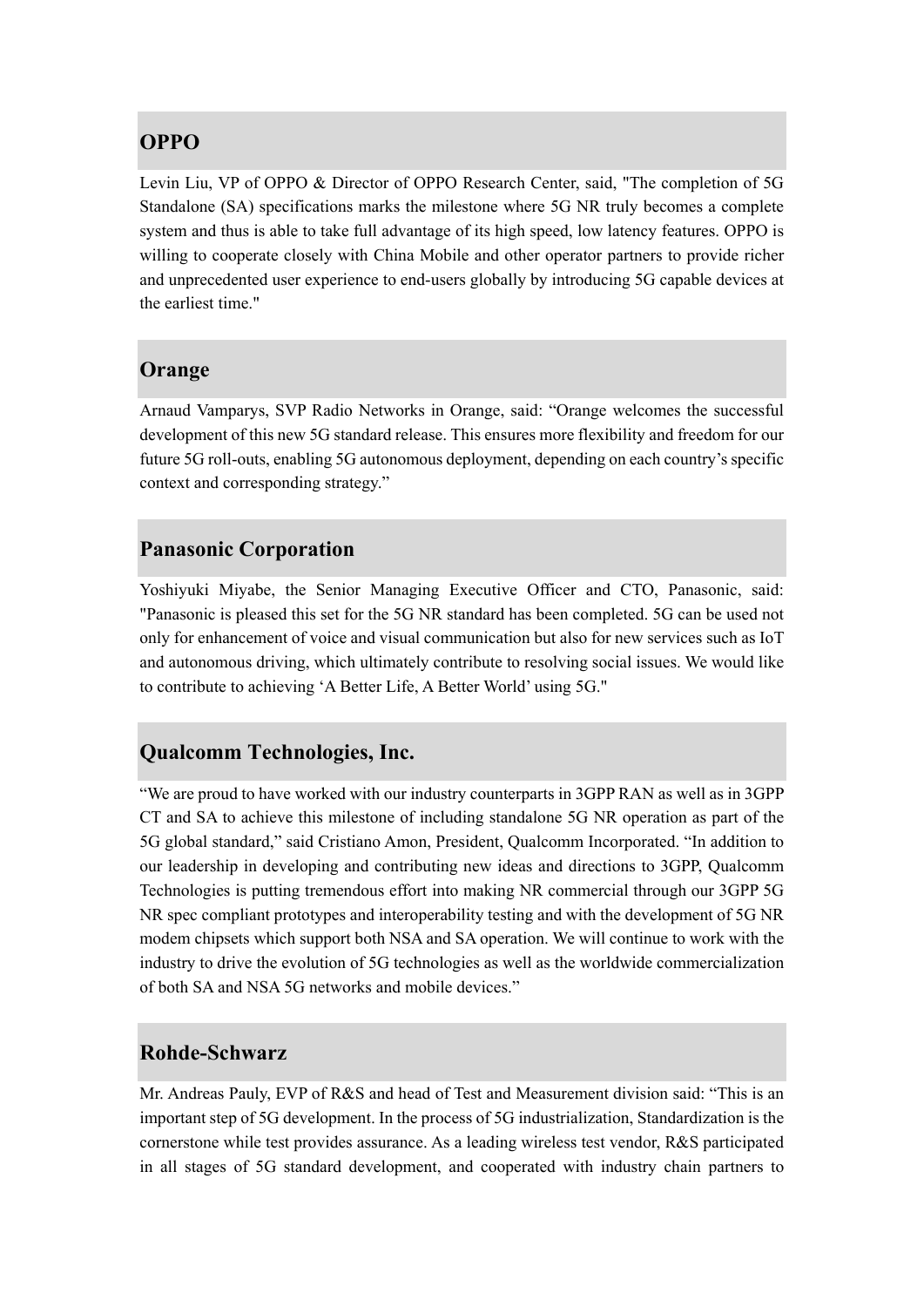complete all 5G trial test. With formal freeze on 5G NR SA standard, R&S intensifies close work with all partners in 5G new technology and various 5G application fields, provides innovative test solutions to meet 5G challenges, and contributes to the prosperity of future 5G industry."

#### **Samsung Electronics**

Seunghwan Cho, Executive Vice President of Samsung Research, said: "We are very pleased to see the completion of the first release of 5G standard. Samsung has pioneered breakthrough technologies for 5G and has been actively collaborating with key partners to achieve this milestone. We will continue our efforts for the commercial success of 5G and deliver a new level of mobile experience to everyone's life."

## **Sharp Corporation**

Yoshiro Nakano, BU President, Mobile Communication BU at Sharp Corporation said: "I'm delighted that 3GPP has completed their work on global 5G specifications today. Utilizing the 5G standards, SHARP will accelerate development of innovative technologies, such as "8K" (ultra-high-definition imaging) and "AIoT" (people-oriented IoT), aiming to contribute to people's rich lives and a sustainable society."

## **SK Telecom**

"It is a significant step that enables new levels of mobile innovation with 5G technology by taking full advantage of new 5G NR and 5GC features. We are proud to be one of the key contributors of this important milestone," said Jinhyo Park, EVP, Head of ICT R&D Division, SK Telecom, "Timely completion of the 5G NR SA standard will encourage operators to quickly move towards 5G commercialization. We truly look forward to taking the first step in the 5G commercialization and keeping the momentum with all 5G ecosystem players."

## **SoftBank Corp.**

Junichi Miyakawa, Representative Director & CTO of SoftBank Corp., said: "SoftBank would like to express our gratitude to the leading companies for the timely completion of 5G standardization in 3GPP. In 2020s, everything will be connected to the internet, guiding us to greater revolution than ever. SoftBank has a huge expectation toward the upcoming 5G era, and is willing to lead the whole industry to accelerate the commercialization of 5G."

#### **Sony Mobile Communications Inc.**

Hidehiko Teshirogi, Director, EVP, Sony Mobile Communications Inc., said: "Sony has been part of the 5G NR and SA standardization and recognizes the progress in 3GPP to reach the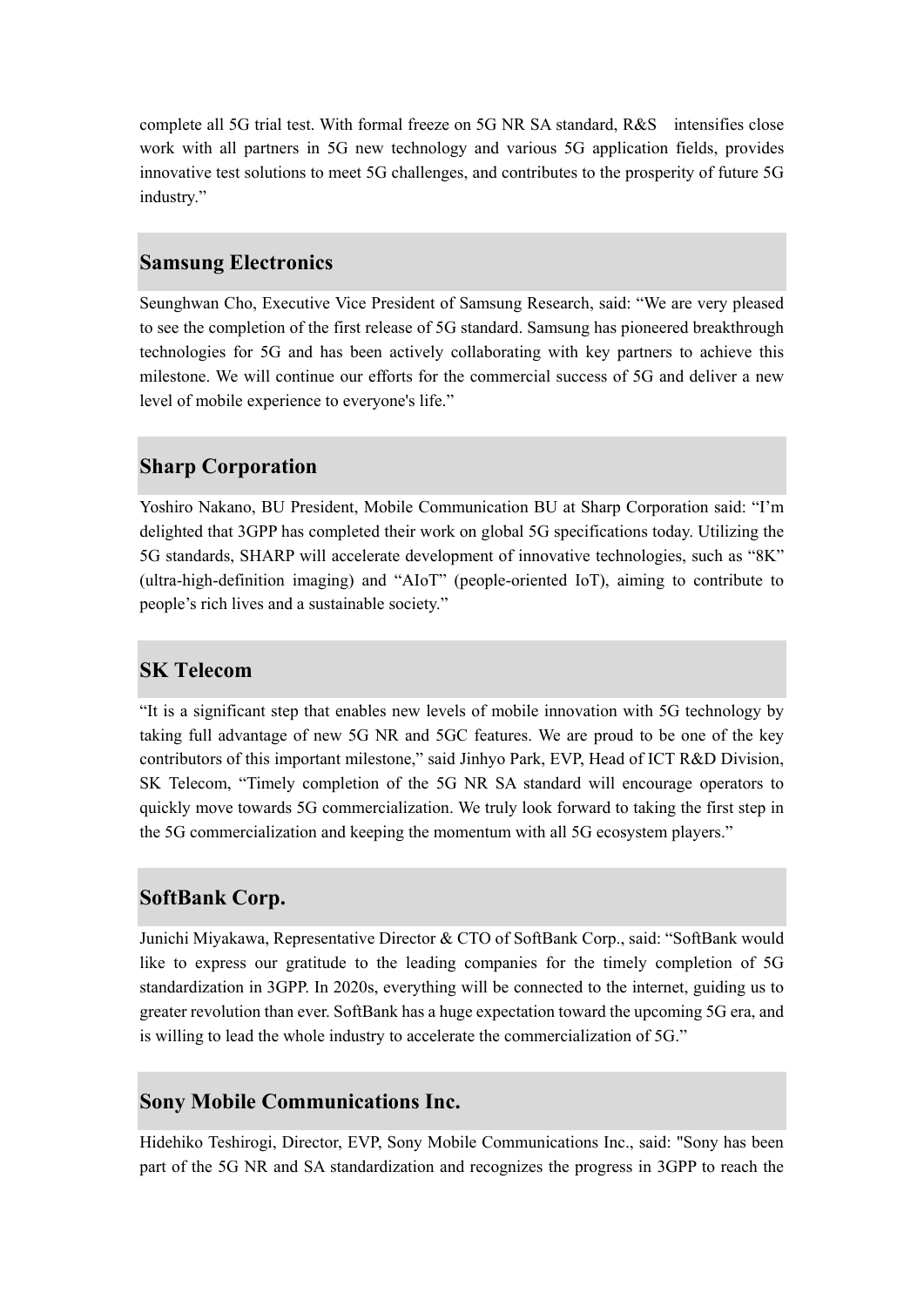completion of the SA 5G NR specifications. Sony Mobile is ready for full-scale development of 5G NR smartphones to take benefit of the opportunities offered by the new standard."

#### **Spirent Communications**

"Delivery of the standalone 5G NR specifications is a milestone for the industry," said Wright Nigel, EVP Global Sales, Spirent Communications, "As a test solution provider, Spirent will continue to work with the industry to reduce the complexity and cost of 5G testing, and accelerate innovation and time to revenue for new 5G-enabled services. Spirent will continue the close cooperation with our industry partners that will help to bring forward the implementation of 5G commercial deployment worldwide."

## **StarPoint**

"Congratulations to 3GPP for successfully completing Rel-15 5G SA standard", said Professor Zhang Ping, founder of StarPoint, "This is a pivotal milestone of 5G commercialization, which will profoundly change the way we live for many years to come. As a world leading mobile testing solution provider, StarPoint is proud of having played a part of this process and will continue to work closely with our partners and the whole ecosystem to ensure that our 5G testing solutions always meet what the industry requires."

#### **Sumitomo Electric Industries, Ltd.**

Toshiaki Kakii, Managing Executive Officer of Sumitomo Electric Industries, Ltd., said: "As a global leading manufacturer of infocommunication devices and infocommunication/automotive network systems, we are pleased that the first release of the 5G NR specification has been completed and are proud to be a member of the 5G NR pioneers. Sumitomo Electric will continue developing advanced products to support the introduction of 5G NR commercial devices and networks."

#### **TIM**

Enrico Bagnasco, Head of Technology Innovation of TIM, said: "The timely delivery of Rel 15 is another big step forward in the adoption of 5G to expand the footprint of the current mobile network into new market segments. We at TIM are particularly proud to have contributed with the 3GPP family for this achievement. The availability of a full set of NSA and SA standards will open several options for the deployment of the new technology, boosting a new generation of devices."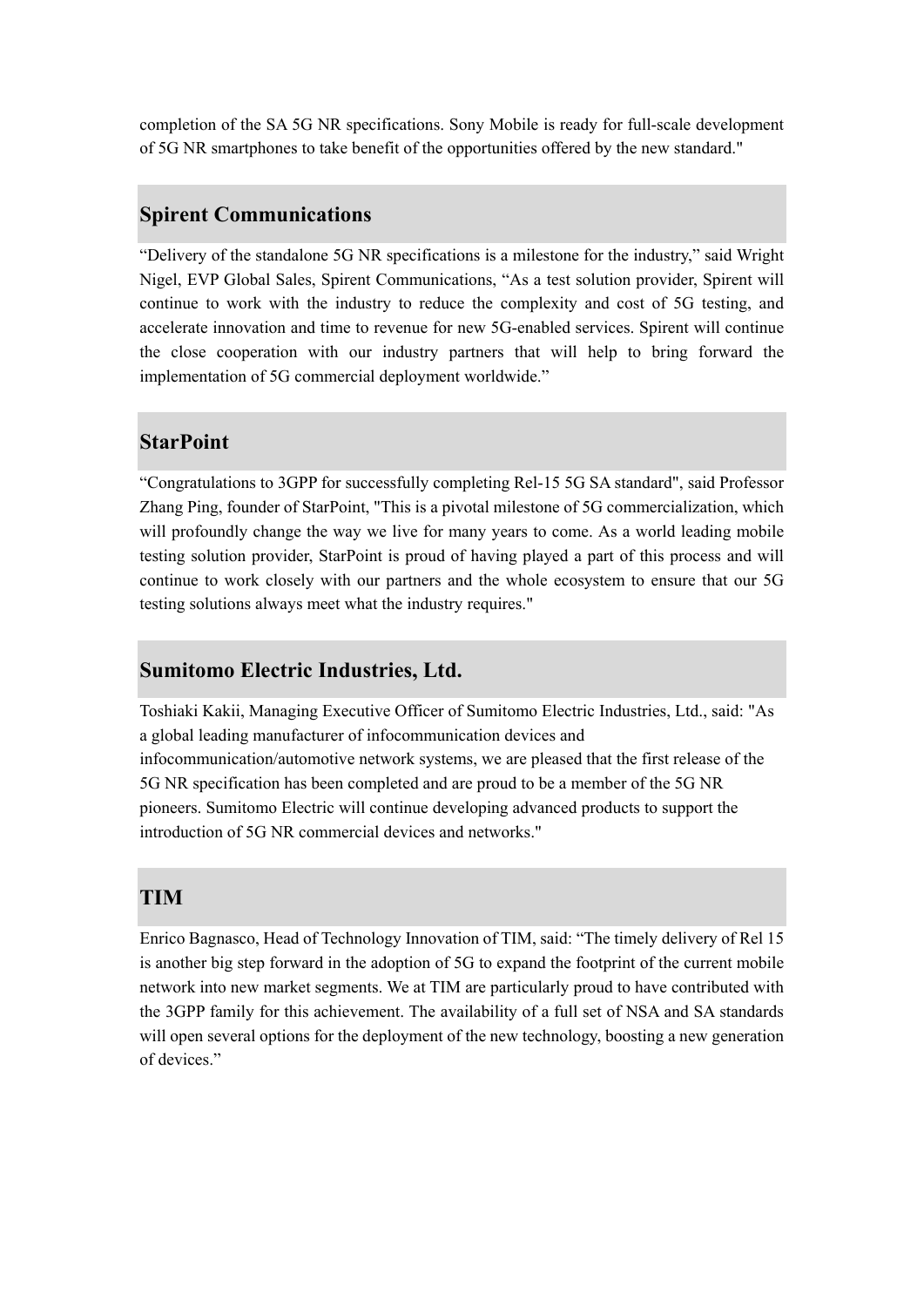#### **Unisoc**

Mr. Jingming Wang, Chief Operation Officer of Unisoc, said: "The 5G SA mode can decently reveal the technical advances of 5G. It will extensively fulfill the technical needs of intelligent transformation of global society in the coming 5G era. The prompt finalization of 3GPP R15 consolidates the standard foundation for the successful commercialization of 5G in year 2020, aiming at which the 1st generation 5G terminal chip from Unisoc is under developing with full power."

## **Verizon**

Ed Chan, Senior Vice President and Chief Technology Architect of Verizon, said: "I applaud 3GPP's completion of Release 15 including the Standalone NR System specifications. This milestone mirrors our active contributions and collaboration in industry standards and our continued leadership in 5G with our vendor partners, like the creation of Verizon 5G Technical Forum with key industry players in 2015 to accelerate the pace of 5G innovation. Earlier this month, Verizon marked two important industry firsts in 5G development: the successful completion of outdoor data sessions based on the 3GPP NR standard and the successful completion of multi-carrier aggregation, boosting the signals into the gigabit range. The pair of successes, based on 3GPP's NR standard and Verizon's 28GHz millimeter wave spectrum, proved the exciting potential of 5G technologies. It demonstrated the transmission of multiple live interactive virtual reality (VR) sessions with a latency of 1.5 milliseconds and simultaneous 4K streaming video. We are working with our industry partners in leading the 5G fixed wireless and enhanced mobile broadband deployments. Verizon believes 3GPP's standardization of 5G technologies will further help us build the future as we embark into a new era of services for our customers."

## **VIAVI**

Ian Langley, SVP and GM at VIAVI, said, "The completion of the first-phase full-featured 5G NR standardization work is an exciting news for the entire wireless communications industry. Since the 3G era, VIAVI test solutions have been dedicated to helping the industry accelerate the development and deployment of next-generation mobile and broadband services. VIAVI will accelerate the development of TM500 test instruments supporting the 5G SA and provide comprehensive support for the development and verification of 5G network infrastructure."

#### **Vivo**

Yujian Shi, SVP and CTO of vivo, said: "To provide better user experience in 5G, we joined 3GPP and made lots of technical contributions on 5G SA&NSA. We appreciate the great efforts made by thousands of telecommunication experts to accelerate the 5G standards. Vivo are stepping up the 5G smart phone R&D and strive to release 5G SA smartphone in 2019."